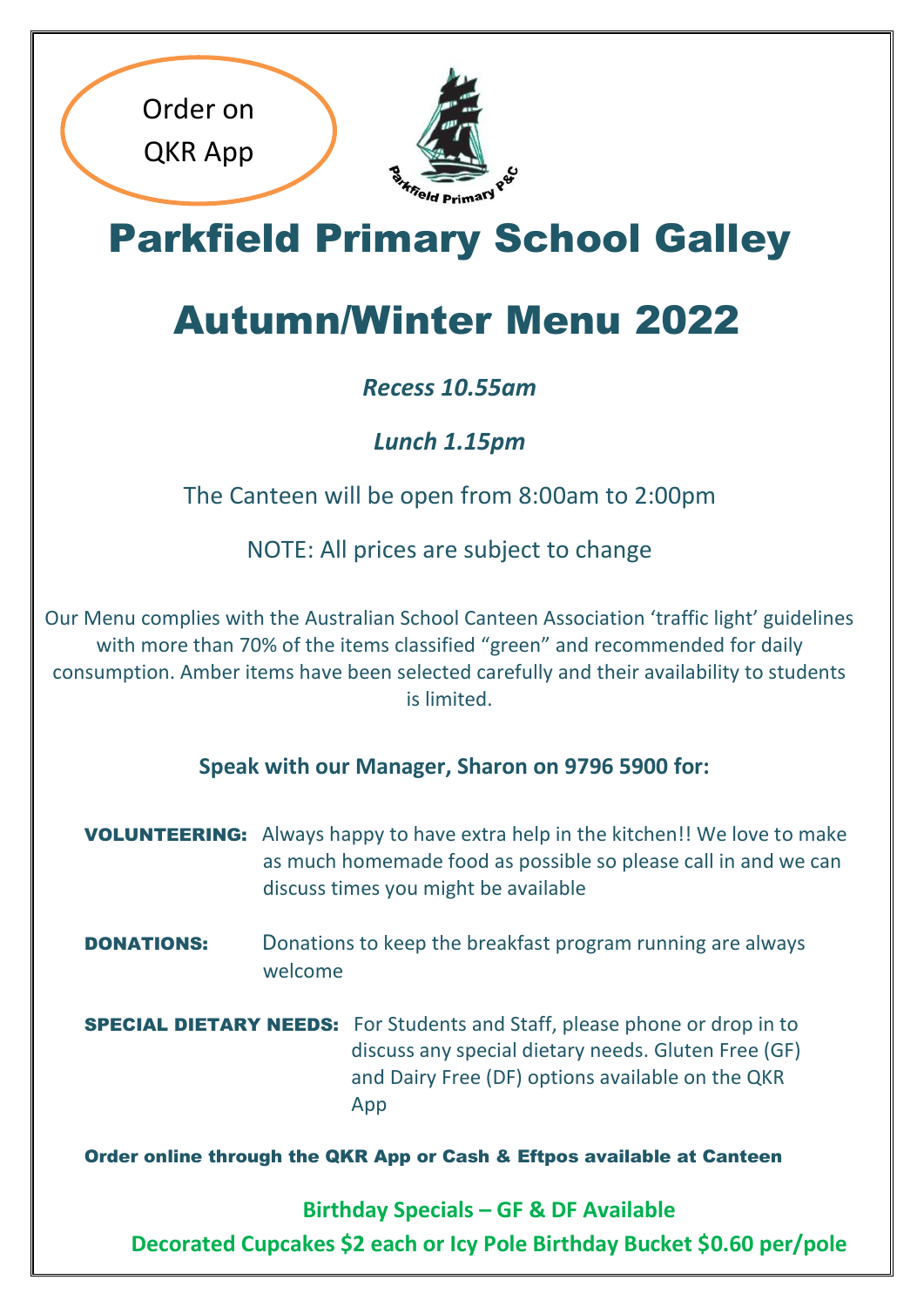# **RECESS**

Selection changes daily - Cheezies, Custard Cups, Yoghurt, Slices, Cookie, Muffins, Fruit Salad, Mini Hot Dogs and more \$0.50 or \$1.00

#### DRINKS (available recess & lunch)

|     | Water                                                                                | \$1.50 |
|-----|--------------------------------------------------------------------------------------|--------|
| -∎  | 250ml Fruit Juice<br>(Apple / Apple & blackcurrant / Orange)                         | \$1.50 |
|     | 4 300ml Chocolate, Banana or Strawberry Milk                                         | \$2.50 |
| . . | 250ml Juice Bombs<br>(Apple & Raspberry, Grape, Orange & Passionfruit or Watermelon) | \$2.50 |

**\*\***Ice-Creams (After 1.30pm) (**not available to Kindy or Pre-Primary**)

 $\ddot{ }$  Ice-Creams and Frozen Yoghurts \$0.50 - \$1.50

#### Daily Lunch Boxes

Includes Juice Box

- $\frac{1}{2}$  % Ham & Cheese Sandwich, Pop Corn, Custard or Yoghurt, Carrot & Cheese – **GF/DF Available \$6.00**
- $\frac{1}{2}$  % Vegemite & Cheese Sandwich, Pop Corn, Custard or Yoghurt, Carrot & Cheese - **GF/DF Available \$6.00**
- Corn Cob & Butter, Small Muffin, Custard or Yoghurt, Carrot & Cheese **GF/DF Available \$6.00**
- Mini Hot Dog, Pop Corn, Custard or Yoghurt, Carrot & Cheese **GF/DF Available \$6.00**

#### Hot Food

| $\bigstar$ Beef Lasagna - GF/DF Available              | \$6.00 |
|--------------------------------------------------------|--------|
| Chicken, Corn & Egg Drop Noodle Soup - GF/DF Available | \$5.50 |
| $\bigstar$ Mac & Cheese                                | \$5.50 |
|                                                        |        |

Add Bacon or Tuna \$1.00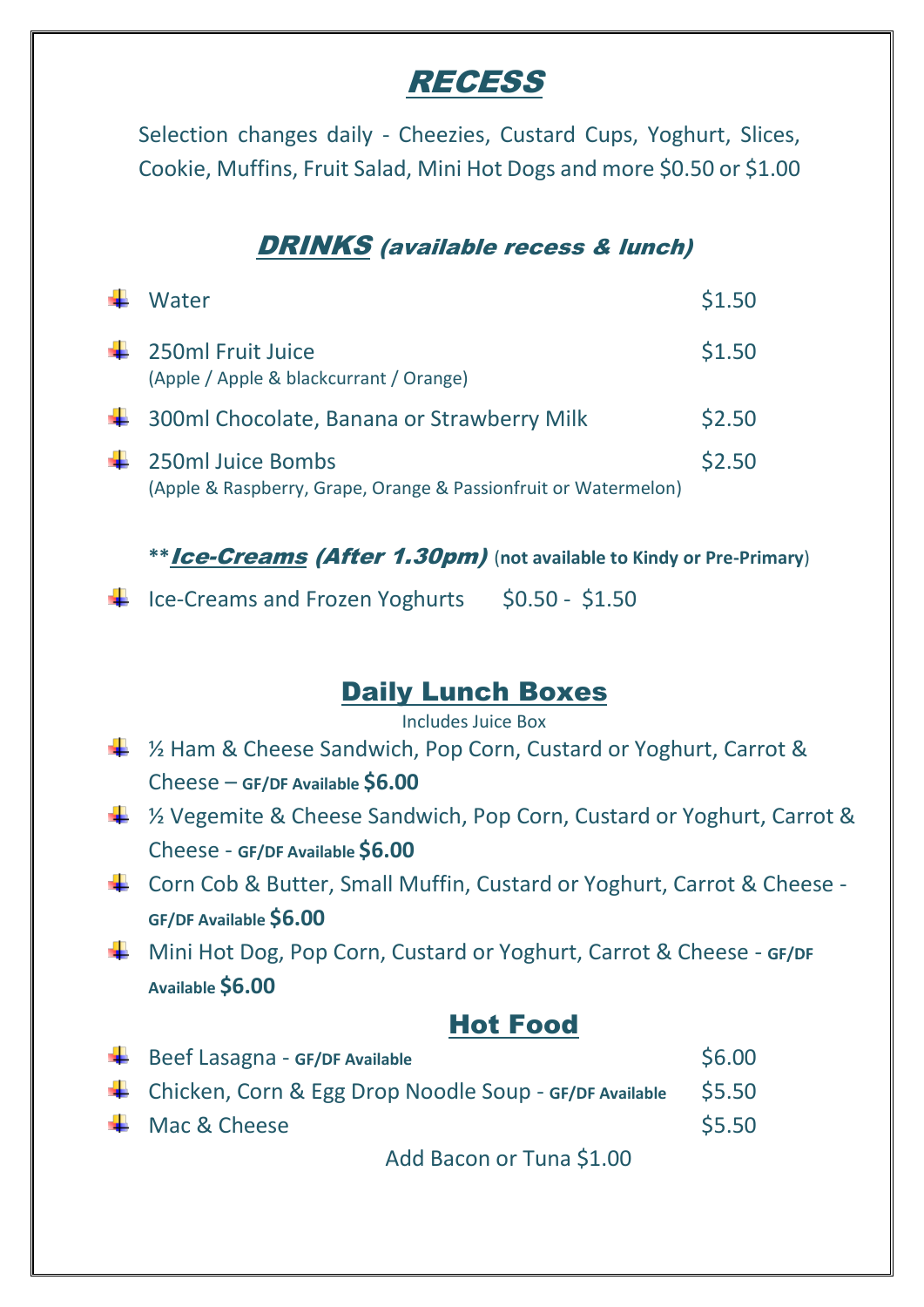## FRESH OR TOASTED SANDWICHES & ROLLS

#### GF or DF Available

|   |                                             | S/Which | <b>Toasted</b> | Roll   |
|---|---------------------------------------------|---------|----------------|--------|
|   | Cheese                                      | \$3.50  | \$3.50         | \$4.00 |
| ₩ | Cheese & Salad                              | \$4.50  | N/A            | \$4.50 |
|   | <b>Curried Egg</b>                          | \$4.50  | N/A            | \$4.50 |
|   | Ham & Cheese                                | \$5.00  | \$5.00         | \$5.50 |
|   | Ham & Salad                                 | \$5.00  | N/A            | \$5.50 |
|   | Chicken, Cheese & Mayo                      | \$5.00  | \$5.00         | \$5.50 |
|   | Chicken & Salad                             | \$5.00  | N/A            | \$5.50 |
|   | Tuna & Cheese                               | \$5.00  | \$5.00         | \$5.50 |
|   | Tuna & Salad                                | \$5.00  | N/A            | \$5.50 |
| ÷ | Baked Bean - Toasted Only - GF/DF Available |         | \$3.50         |        |
|   | Spaghetti - Toasted Only - DF Available     |         | \$3.50         |        |

#### WRAPS/SALAD

| Sweet Chilli Chicken - Salad, Cheese & Mayo | \$6.50 |
|---------------------------------------------|--------|
| $\bigstar$ Ham & Salad                      | \$5.50 |
| ← Chicken & Salad                           | \$5.50 |
| $\leftarrow$ Egg & Salad                    | \$5.50 |
| $\leftarrow$ Tuna & Salad                   | \$5.50 |
| ← Caesar Salad – Add Chicken \$1.00         | \$5.50 |

#### **All Salad includes – Tomato, Carrot & Lettuce**

#### GOURMET TOASTED

| Turkish Chicken Pesto - Chicken, Cheese, Spinach, Pesto,                      |        |
|-------------------------------------------------------------------------------|--------|
| Red Onion & Aioli - Df Available - GF available only in Wrap                  | \$7.00 |
| <b><math>\frac{1}{2}</math></b> Brunch Wrap – Bacon, Egg, Cheese, Hash Brown, |        |
| BBQ or Tom Sauce - GF & DF available                                          | \$6.50 |
| Add Avocado \$0.50                                                            |        |
| Add Spinach \$0.50                                                            |        |